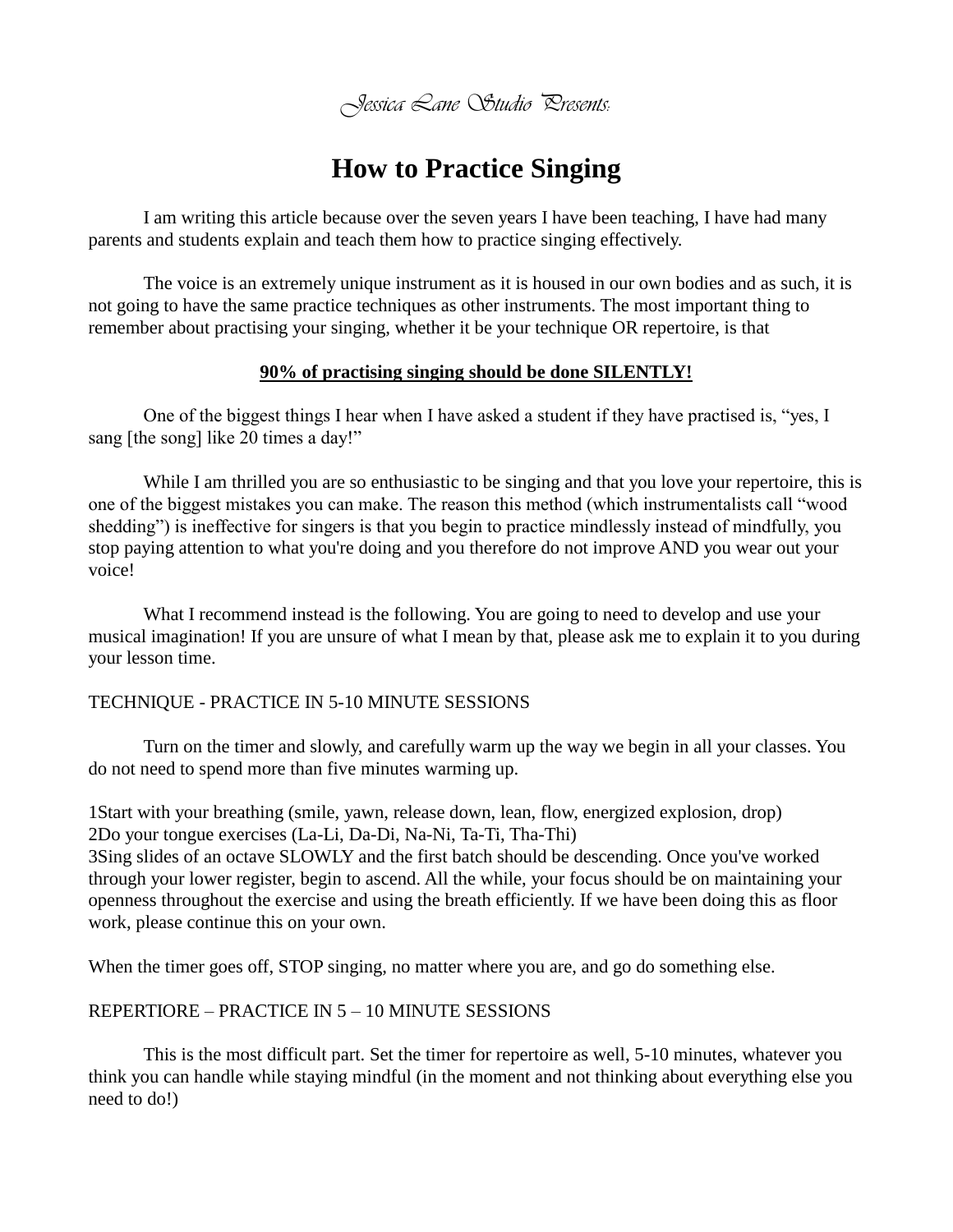**1**Select the piece on which you're going to spend some time and select a small section (one phrase, one page, etc). Close your eyes, and, while utilizing openness and breathing technique, **IMAGINE yourself singing it on the vowels only, very slowly and with legato.**

## UNTIL YOU CAN SING THE WHOLE SECTION FLAWLESSLY IN YOUR HEAD AND WHILE UTILIZING TECHNIQUE, YOU MAY NOT SING OUTLOUD!

If you find you are unable to sing it internally before the timer goes off, that is OK! Walk away, come back to it later and start the process again.

2Once you have gone through the small section in your mind and with the correct technique successfully, you may sing it out loud on the vowels only. Be very diligent to keep a legato line. If you are finding you're unable to do it out loud, go back to your silent process.

## *Do not rush: it is extremely important and the most important step in the musical learning process!*

3Only when you have sung the vowels with excellent legato and technique internally and externally may you begin silently adding consonants. The same process applies here: with excellent technique, imagine you are singing the phrase.

**4**Once you can do it internally, *then* you may try it aloud. Again, **do not rush the silent practice! A reminder that 90% of your singing practice should be done SILENTLY!**

### OTHER WAYS TO PRACTICE

Sometimes I will assign other methods of practising including:

- listening to recordings of your pieces by various artists
- translating a piece
- looking up poetry or plot summaries
- reading assigned articles
- "verb"-ing your piece
- listening to a recording from a previous lesson
- journaling about something that may have come up in your lesson
- mindfulness meditation and body scan work
- physical work such as: assigned stretches, yoga, martial arts etc.
- Theory assignments
- learning you melody line on the piano

# *Remember, just because you are not singing aloud, doesn't mean you aren't doing really valuable work!*